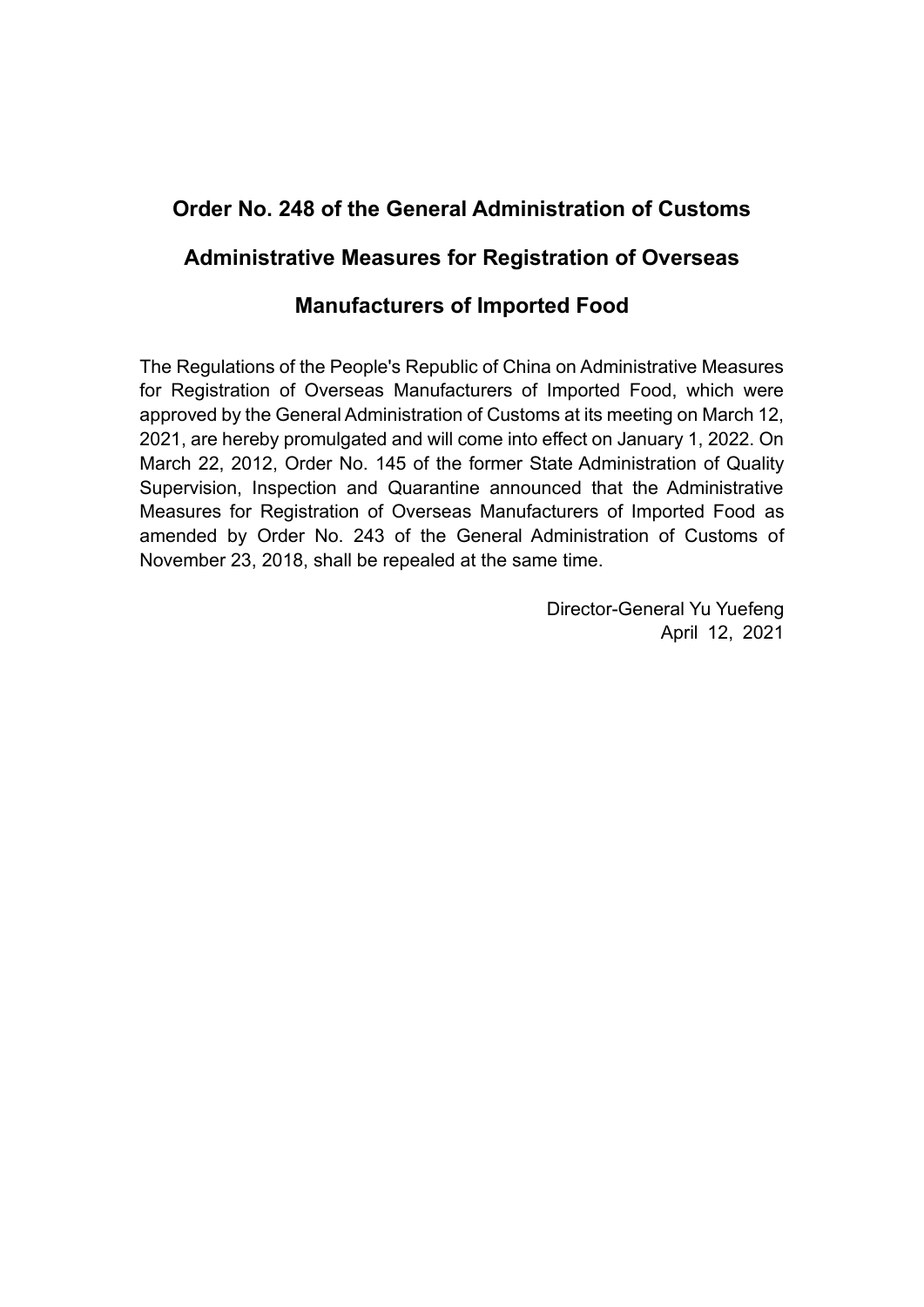# **Administrative Measures for Registration of Overseas Manufacturers of Imported Food**

#### **Chapter I General Principles**

#### **Article 1**

These Provisions are formulated in accordance with the provisions of laws and administrative regulations such as Food Safety Law of the People's Republic of China and its implementing regulations, the Import and Export Commodity Inspect Law of the People's Republic of China and its implementing regulations, the Animal and Plant Quarantine Law of the People's Republic of China and its implementing regulations, and the Special Provisions of the State Council on Strengthening the Supervision and Administration of Food and Other Products.

#### **Article 2**

These Measures shall apply to overseas manufacturers of food production, processing, and storage (hereinafter referred to as "overseas manufactures of imported food), that export food to China.

The overseas production enterprises of imported food specified in the preceding paragraph do not include the production, processing and storage enterprises of food additives and food-related products.

#### **Article 3**

The General Administration of Customs is uniformly responsible for the registration and management of overseas manufactures of imported food.

#### **Article 4**

Overseas manufactures of imported food shall obtain the registration of the General Administration of Customs.

# **Chapter II Conditions and procedures for registration**

#### **Article 5**

Conditions of registration for overseas manufacturers of imported food:

- (1) The food safety management system of the country (region) where it is located has passed the equivalence assessment and review of the General Administration of Customs;
- (2) It is approved by the competent authority of the country (region) where it is located and is under its effective supervision;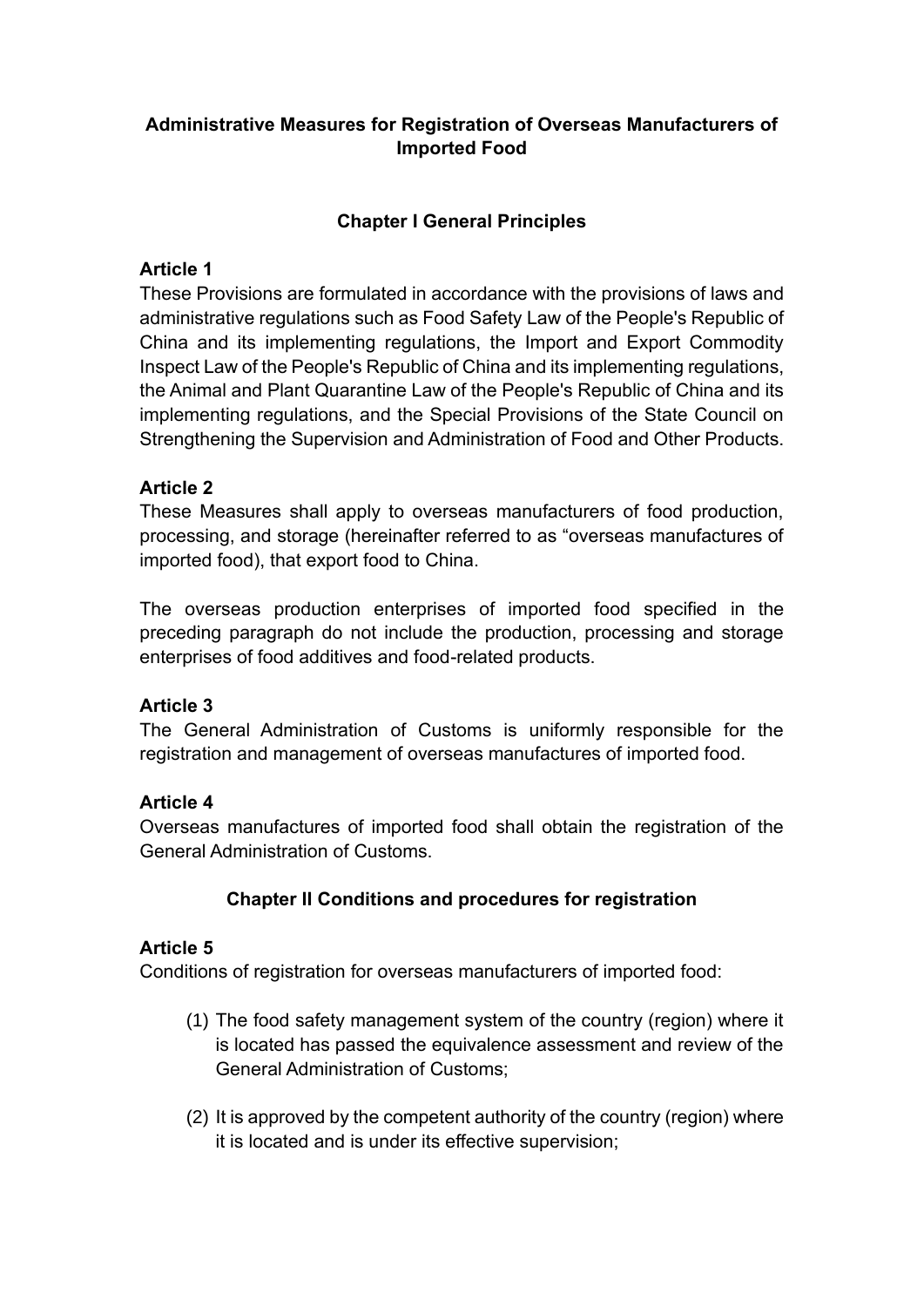- (3) Establish an effective food safety and hygiene management and protection system, legally produce and export in the country (region) where it is located, and ensure that the food exported to China meets relevant Chinese laws and regulations and national food safety standards;
- (4) Comply with the relevant inspection and quarantine requirements negotiated by the General Administration of Customs and the competent authority of the country (region) where it is located.

#### **Article 6**

The registration methods for overseas manufacturers of imported food include registration recommended by the competent authority of the country (region) where they are located and application for registration by the enterprise.

The General Administration of Customs determines the method of registration and application materials for overseas manufacturers of imported food based on the analysis of food raw material sources, production and processing technology, food safety historical data, consumer groups, eating methods and other factors, combined with international practices.

After a risk analysis or there is evidence that the risk of a certain type of food has changed, the General Administration of Customs may adjust the registration method and application materials of the corresponding food overseas production enterprise.

# **Article 7**

The following oversea manufactures are recommended to the General Administration of Customs by the competent authority of the country (region) where they are located: meat and meat products, casings, aquatic products, dairy products, bird's nest and bird's nest products, bee products, eggs and egg products, edible fats and oils , stuffed pasta, edible grains, industrial products of grain milling and malt, fresh and dehydrated vegetables and dried beans, seasonings, nuts and seeds, dried fruits, unroasted coffee beans and cocoa beans, special dietary foods, and health foods.

#### **Article 8**

The competent authority of the country (region) where it is located shall review and inspect the enterprises recommended for registration, and after confirming that it meets the registration requirements, recommend it to the General Administration of Customs and submit the following application materials:

(1) (Recommendation letter from the competent authority of the country (region) in which it is located;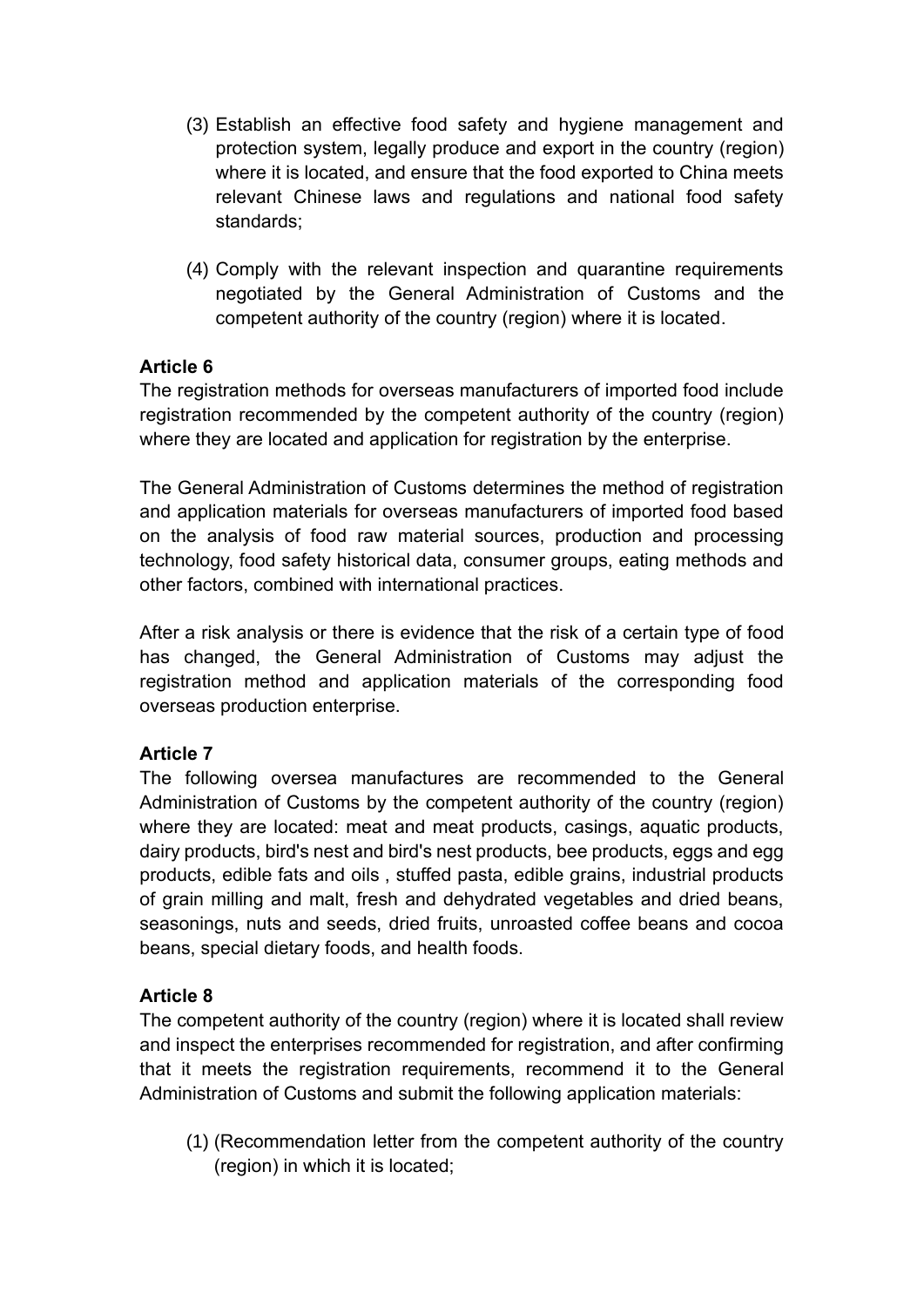- (2) List of companies and registration application of company;
- (3) Enterprise identity documents, such as business license issued by the competent authority of the country (region) where it is located;
- (4) A statement of competent authority of the country (region) where it is located recommends that the enterprise meets the requirements of this regulation;
- (5) The review report of the competent authority of the country (region) where the company is located for review and inspection of the relevant enterprise.

When necessary, the General Administration of Customs may request documents of the company's food safety, hygiene and protection system, such as the floor plan of the company's factory area, workshop, and cold storage, as well as process flow diagrams, etc.

#### **Article 9**

The overseas food manufactures other than the foods listed in Article 7 of these Regulations shall apply for registration to the General Administration of Customs and submit the following application materials by themselves or by entrusting their agents:

- (1) Registration application of enterprise;
- (2) Enterprise identification documents, such as business license issued by the competent authority of the country (region) where it is located;
- (3) A statement that the company promises to meet the requirements of this regulation

#### **Article 10**

The contents of the registration application of enterprise shall include the name of the enterprise, the country (region) where it is located, the address of the production site, the legal representative, contact person, contact information, the registration number approved by the competent authority of the country (region), the type of food to be registered, production type, production capacity, etc.

#### **Article 11**

The registration application materials should be submitted in Chinese or English. If the relevant country (region) and China have agreed on the registration method and application materials, the agreement shall be implemented in accordance with the agreement between the two parties.

#### **Article 12**

The competent authority of the country (region) where it is located or the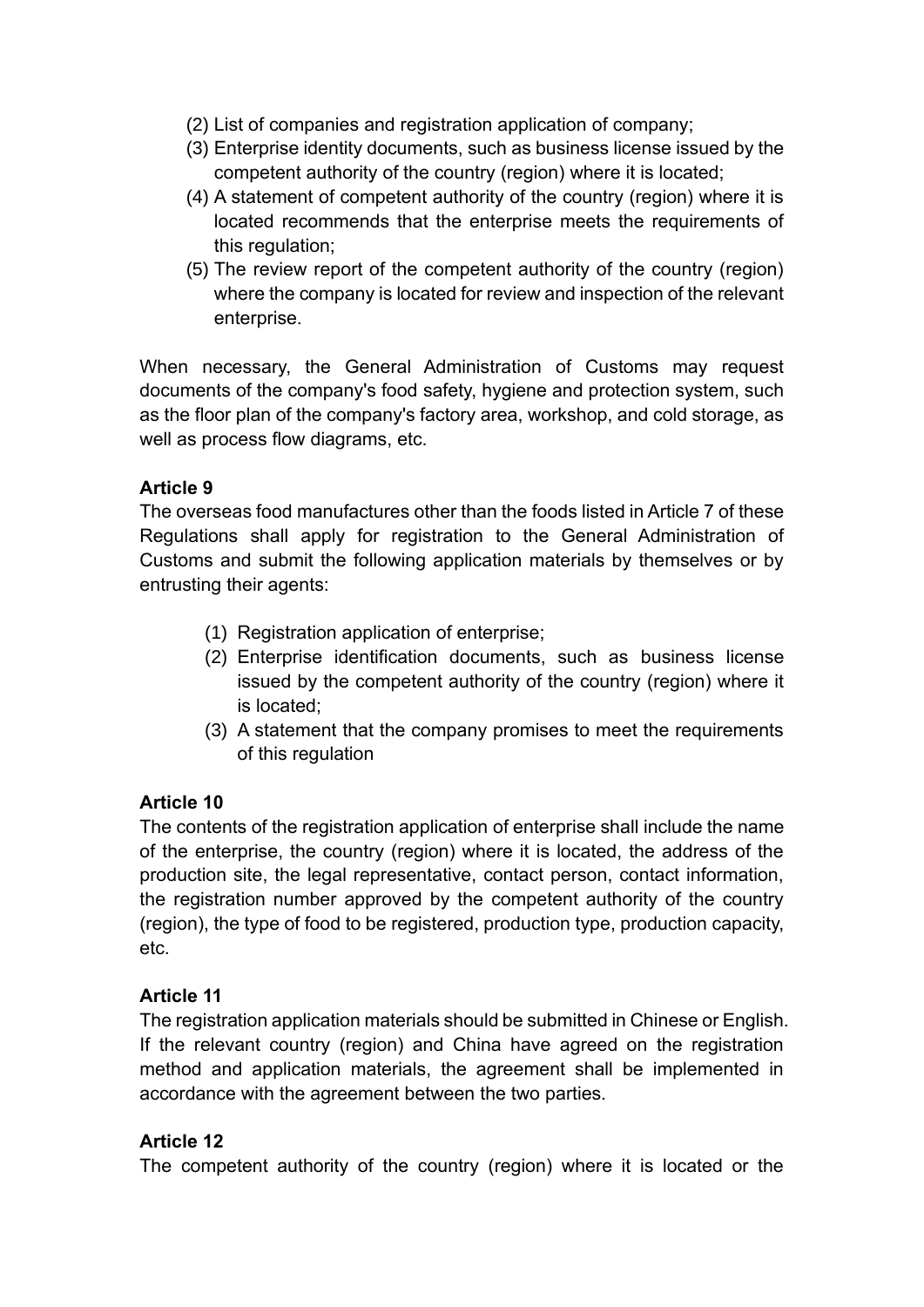overseas manufacturer of imported food shall be responsible for the authenticity, completeness and legality of the submitted materials.

#### **Article 13**

The General Administration of Customs organizes an evaluation team by themselves or entrusted relevant agencies, to conduct evaluation and review of overseas manufacturers of imported food that apply for registration through written inspections, video inspections, on-site inspections and other forms and combinations. The assessment team is composed of 2 or more than 2 assessment reviewers.

The overseas manufacture of imported food and the competent authority of the country (region) where it is located shall assist in the above-mentioned evaluation and review work.

#### **Article 14**

The General Administration of Customs shall, based on the assessment and review, register the overseas manufacture of imported food that meet the requirements and give the registration number in China, and notify the competent authority of the country (region) or the overseas manufacture of imported food in writing; The overseas manufacture of imported food that do not meet the requirements shall not be registered, and the competent authority of the country (region) or the overseas manufacture of imported food shall be notified in writing.

#### **Article 15**

When exporting food to China, an enterprise that has been registered shall mark its registration number in China or the registration number approved by the competent authority of the country (region) on the inner and outer packaging of the food.

#### **Article 16**

The validity period of registration of an overseas manufacture of imported food is 5 years.

When registering an overseas manufacturer of imported food, the General Administration of Customs shall determine the start and end dates of the validity period of the registration.

# **Article 17**

The General Administration of Customs shall uniformly announce the list of registered overseas manufacturers of imported food.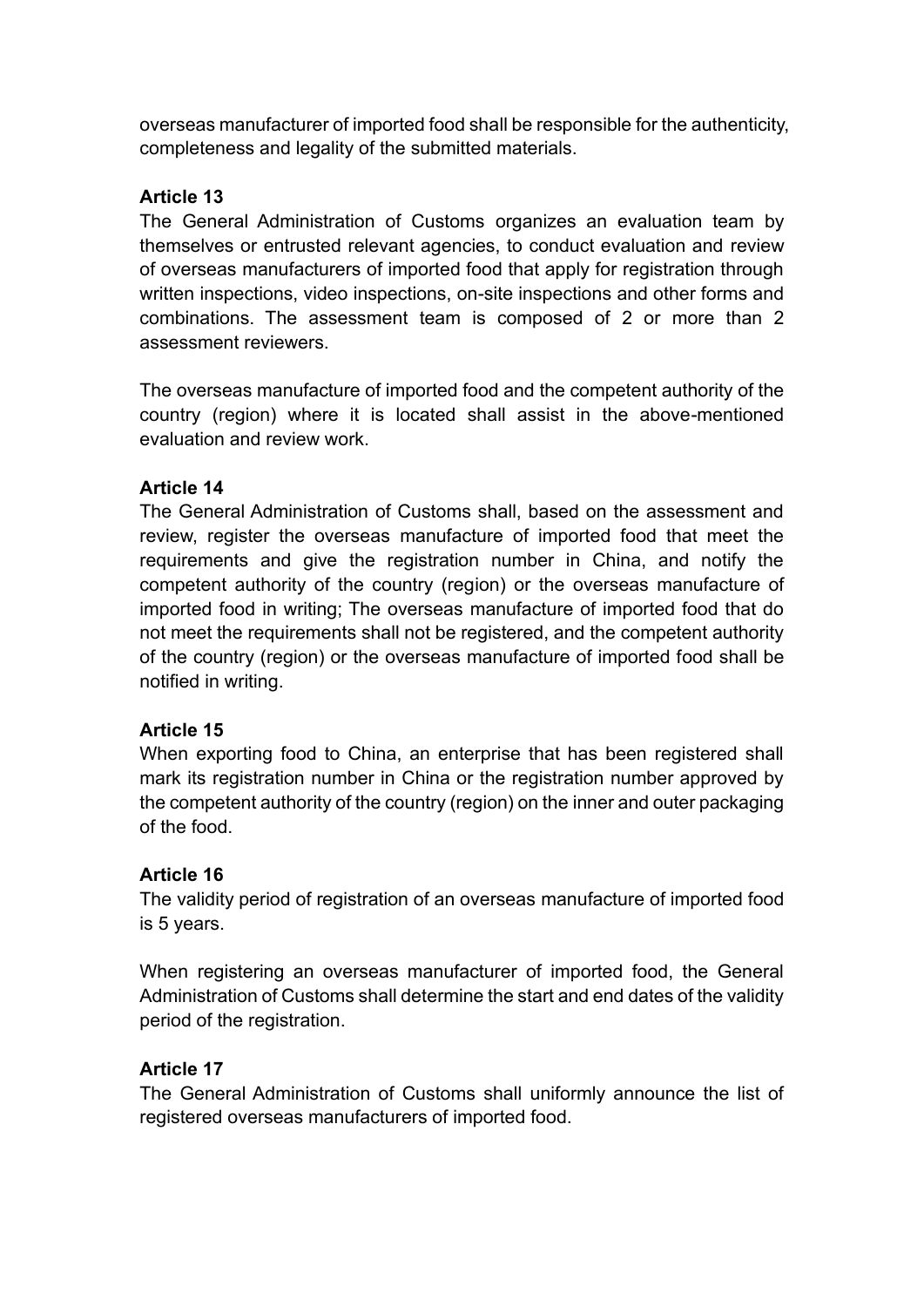#### **Chapter III Registration Management**

#### **Article 18**

The General Administration of Customs organize an evaluation team by themselves or by entrusting relevant agencies to conduct a review of whether overseas manufactures of imported food continue to meet the registration requirements. The assessment team is composed of 2 or more than assessment reviewers.

#### **Article 19**

During the validity period of the registration, if the registration information of an overseas manufacturer of imported food changes, it shall submit a change application to the General Administration of Customs through the registration application channel and submit the following materials:

- (1) Comparison table of registration item change information;
- (2) Proof materials related to the changed information.

After the assessment of General Administration of Customs and thought it can be changed, it shall be changed.

If the production site is relocated, the legal representative is changed, or the registration number granted by the country (region) is changed, the registration number should be re-applied, and the registration number in China will automatically become invalid.

#### **Article 20**

If an overseas manufacturer of imported food needs to renew its registration, it shall submit an application for renewal of registration to the General Administration of Customs through the registration application channel within 3 to 6 months before the expiration of the registration validity period.

Application materials for renewal of registration include:

- (1) Registration application of renewal;
- (2) A statement that promises to continue to meet the registration requirements.

The General Administration of Customs will renew the registration of enterprises that meet the registration requirements, and the validity period of the registration will be extended by 5 years.

#### **Article 21**

If an overseas manufacturer of imported food has been registered in any of the following circumstances, the General Administration of Customs shall cancel its registration, notify the competent authority of the country (region) where it is located or the overseas manufacturer of imported food, and announce it:

(1) Failure to apply for renewal of registration as required;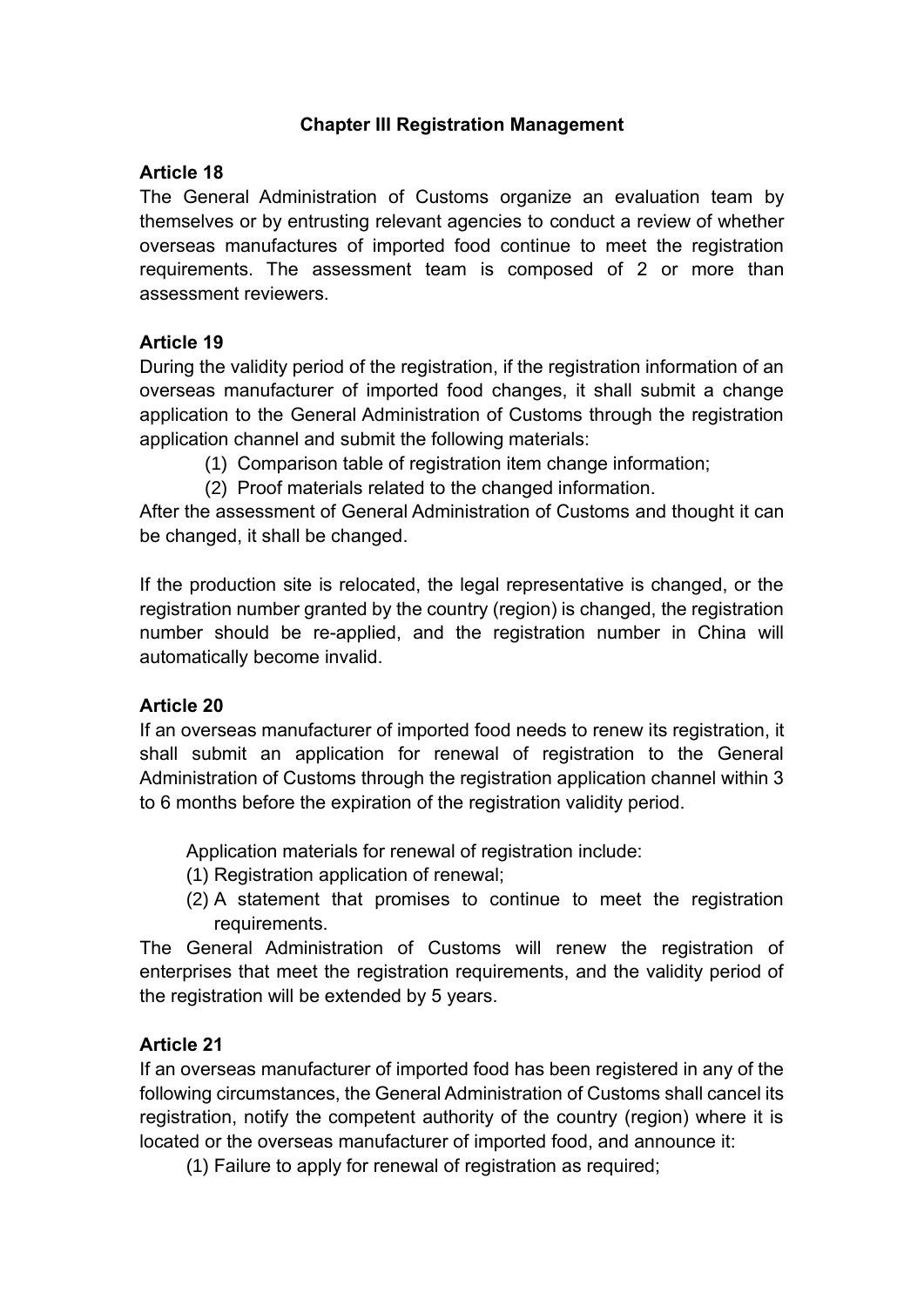- (2) The competent authority of the country (region) where it is located or the overseas production enterprise of imported food voluntarily applies for cancellation;
- (3) No longer meets the requirements of Article 5(2).

#### **Article 22**

The competent authority of the country (region) where the overseas food manufacture of imported food is located shall implement effective supervision of the registered enterprise, and urge the registered enterprise to continue to meet the registration requirements. If it is found that it does not meet the registration requirements, it shall immediately take control measures and suspend relevant companies export food to China until the rectification meets the registration requirements.

When an overseas manufacturer of imported food finds that it does not meet the registration requirements, it shall take the initiative to suspend the export to China and immediately take corrective measures until meets the registration requirements.

#### **Article 23**

If the General Administration of Customs finds that an overseas manufacture that has registered imported food no longer meets the registration requirements, it shall be ordered to make rectification within the prescribed time limit and suspend the food import of the relevant enterprise during the rectification period.

If an enterprise recommended by the competent authority of the country (region) is suspended from import, the competent authority shall supervise the relevant enterprise to complete the rectification within the prescribed time limit, and submit a written rectification report and a written statement of compliance with the registration requirements to the General Administration of Customs.

If an enterprise that has applied for registration by itself or by an agent is suspended from import, it shall complete the rectification within the prescribed time limit, and submit a written rectification report and a written statement conforming to the registration requirements to the General Administration of Customs.

The General Administration of Customs shall review the rectification of enterprises, and if the review is qualified, the food imports of relevant enterprises shall be resumed.

#### **Article 24**

If a registered overseas manufacture of imported food has one of the following circumstances, the General Administration of Customs shall cancel its